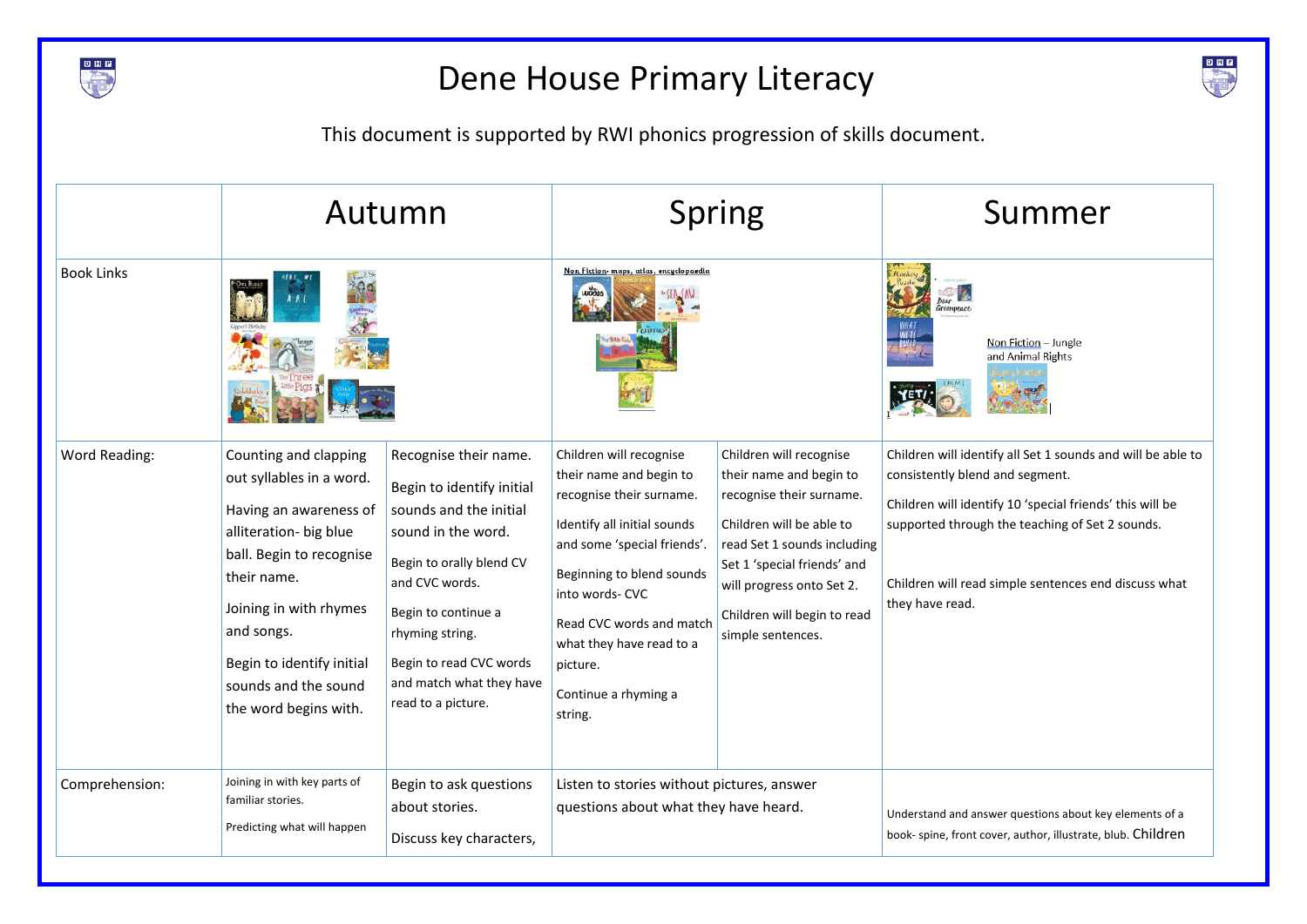

## Dene House Primary Literacy



|          | next.                                                                                                                                                                                                                                                                                                                                                             | events and settings in                                                                                                                                                                                                                                                                                                                                                                                   | Summaries what happens at key parts of the story, beginning,                                                                                                                                                                                                                                                                                                                                          | will be able to listen to what has been read and                                                                                                                                                                                                                                                             |
|----------|-------------------------------------------------------------------------------------------------------------------------------------------------------------------------------------------------------------------------------------------------------------------------------------------------------------------------------------------------------------------|----------------------------------------------------------------------------------------------------------------------------------------------------------------------------------------------------------------------------------------------------------------------------------------------------------------------------------------------------------------------------------------------------------|-------------------------------------------------------------------------------------------------------------------------------------------------------------------------------------------------------------------------------------------------------------------------------------------------------------------------------------------------------------------------------------------------------|--------------------------------------------------------------------------------------------------------------------------------------------------------------------------------------------------------------------------------------------------------------------------------------------------------------|
|          | Repeat new vocabulary that<br>they have heard in texts.<br>Begin to ask questions<br>about stories.<br>Answer simple questions- who<br>what.                                                                                                                                                                                                                      | stories.<br>Use new vocabulary that<br>they have heard from<br>texts within their play.<br>Predict what will<br>happen next in an<br>unfamiliar story.<br>Listen to stories without<br>pictures, begin to<br>answer questions about<br>what they have heard.<br>Expose children to key<br>elements of a book- spine,<br>front cover, author, illustrate,<br>blub.<br>Answer questions about<br>the text. | middle and ending.<br>Sequence stories with a beginning, middle and end.<br>Understand key elements of a book-spine, front cover, author,<br>illustrate, blub.<br>Answer questions about the text.                                                                                                                                                                                                    | discuss / explain.<br>Children will use a wide variety of vocabulary that<br>they have discovered from a range of different<br>genres of texts-fiction / non fiction / magazines /<br>poems as well as from day to day life.                                                                                 |
| Writing: | Opportunities for mark making-range of different<br>and interesting resources.<br>Range of fine and gross motor skills activities to<br>develop pencil control and pencil grasp.<br>Squiggle Whilst You Wiggle mark making (See PD<br>planning).<br>Self portraits.<br>Ascribing meaning to drawings and mark making.<br>RWI jingles to develop letter formation. |                                                                                                                                                                                                                                                                                                                                                                                                          | Developing letter formation, children will be<br>prompted to use jingle for formation. Children will<br>form recognisable letters, mostly formed<br>correctly.<br>Drawing recognisable pictures- self portraits,<br>observational drawings- ascribe meaning to these<br>drawings.<br>Begin to write CVC, using RWI skills to segment<br>and write.<br>Children to write their name and other labels / | Independently writing CVC / CVCC/CCVC words.<br>Writing simple sentences independently.<br>Children will use RWI jingles to support letter<br>formation so that they are forming letters<br>correctly.<br>Children will be able to write their name<br>independently using some correctly formed<br>letters. |